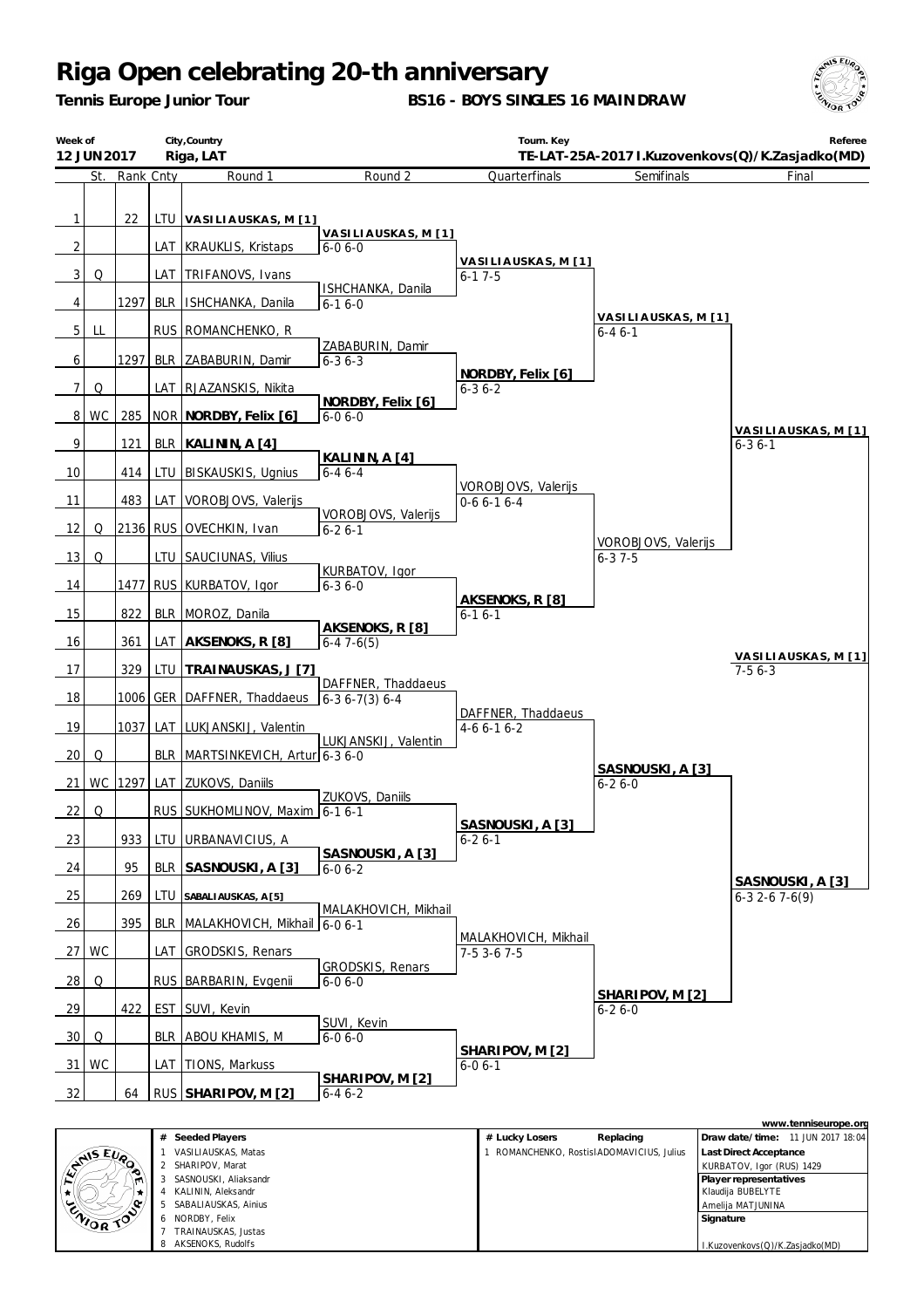*Tennis Europe Junior Tour*

**BS16 - BOYS SINGLES 16 QUALIFYING**



| Week of        | 12 JUN 2017 |           | City, Country<br>Riga, LAT       | Tourn. Key<br>Referee<br>TE-LAT-25A-2017 I.Kuzovenkovs(Q)/K.Zasjadko(MD) |
|----------------|-------------|-----------|----------------------------------|--------------------------------------------------------------------------|
|                | St.         | Rank Cnty | Finals                           | Qualifiers                                                               |
|                |             |           |                                  |                                                                          |
|                |             |           |                                  |                                                                          |
|                |             |           |                                  |                                                                          |
|                |             |           | 1 WC 2136 RUS OVECHKIN, Ivan [1] |                                                                          |
|                |             |           |                                  | OVECHKIN, Ivan [1]                                                       |
| $\overline{2}$ |             |           | Bye                              |                                                                          |
|                |             |           |                                  |                                                                          |
|                |             |           |                                  |                                                                          |
| $\overline{3}$ |             |           | LAT RJAZANSKIS, Nikita           |                                                                          |
|                |             |           |                                  | RJAZANSKIS, Nikita                                                       |
| 4              |             |           | Bye                              |                                                                          |
|                |             |           |                                  |                                                                          |
|                |             |           |                                  |                                                                          |
| $\overline{5}$ |             |           | BLR MARTSINKEVICH, Artur         |                                                                          |
|                |             |           |                                  | MARTSINKEVICH, Artur                                                     |
| 6              |             |           | Bye                              |                                                                          |
|                |             |           |                                  |                                                                          |
| 7              |             |           | RUS SUKHOMLINOV, Maxim           |                                                                          |
|                |             |           |                                  | SUKHOMLINOV, Maxim                                                       |
|                |             |           |                                  | $6 - 46 - 2$                                                             |
| 8              |             |           | LAT ALKSNIS, Davis               |                                                                          |
|                |             |           |                                  |                                                                          |
|                | 9 WC        |           | RUS   ROMANCHENKO, Rostislav     |                                                                          |
|                |             |           |                                  | TRIFANOVS, Ivans                                                         |
| 10             |             |           | LAT TRIFANOVS, Ivans             | $6 - 16 - 3$                                                             |
|                |             |           |                                  |                                                                          |
|                |             |           |                                  |                                                                          |
| 11             |             |           | BLR ABOU KHAMIS, Mohammad Khaled |                                                                          |
|                |             |           |                                  | ABOU KHAMIS, Mohammad Khaled                                             |
| 12             |             |           | LAT KOZLOVSKIS, Kristers         | 6-0 6-0                                                                  |
|                |             |           |                                  |                                                                          |
| 13             |             |           | RUS BARBARIN, Evgenii            |                                                                          |
|                |             |           |                                  |                                                                          |
|                |             |           |                                  | BARBARIN, Evgenii<br>$6-16-3$                                            |
| 14             |             |           | EST RABI, Markus                 |                                                                          |
|                |             |           |                                  |                                                                          |
| 15             |             |           | LAT STENDERS, Karlis             |                                                                          |
|                |             |           |                                  | SAUCIUNAS, Vilius                                                        |
| 16             |             |           | LTU SAUCIUNAS, Vilius            | $6 - 26 - 1$                                                             |
|                |             |           |                                  |                                                                          |

|                   | Seeded Players<br># | # Alternates | Replacing | Draw date/time: 09 JUN 2017 18:49 |
|-------------------|---------------------|--------------|-----------|-----------------------------------|
|                   | OVECHKIN, Ivan      |              |           | Last Direct Acceptance            |
| ANS EVA           |                     |              |           | Bye(3)                            |
| т٦                |                     |              |           | Player representatives            |
|                   |                     |              |           | Danila ISHCHANKA                  |
| ്രം.<br>ENIOR TOP |                     |              |           | Maxim SUKHOMLINOV                 |
|                   |                     |              |           | Signature                         |
|                   |                     |              |           |                                   |
|                   |                     |              |           | I.Kuzovenkovs(Q)/K.Zasjadko(MD)   |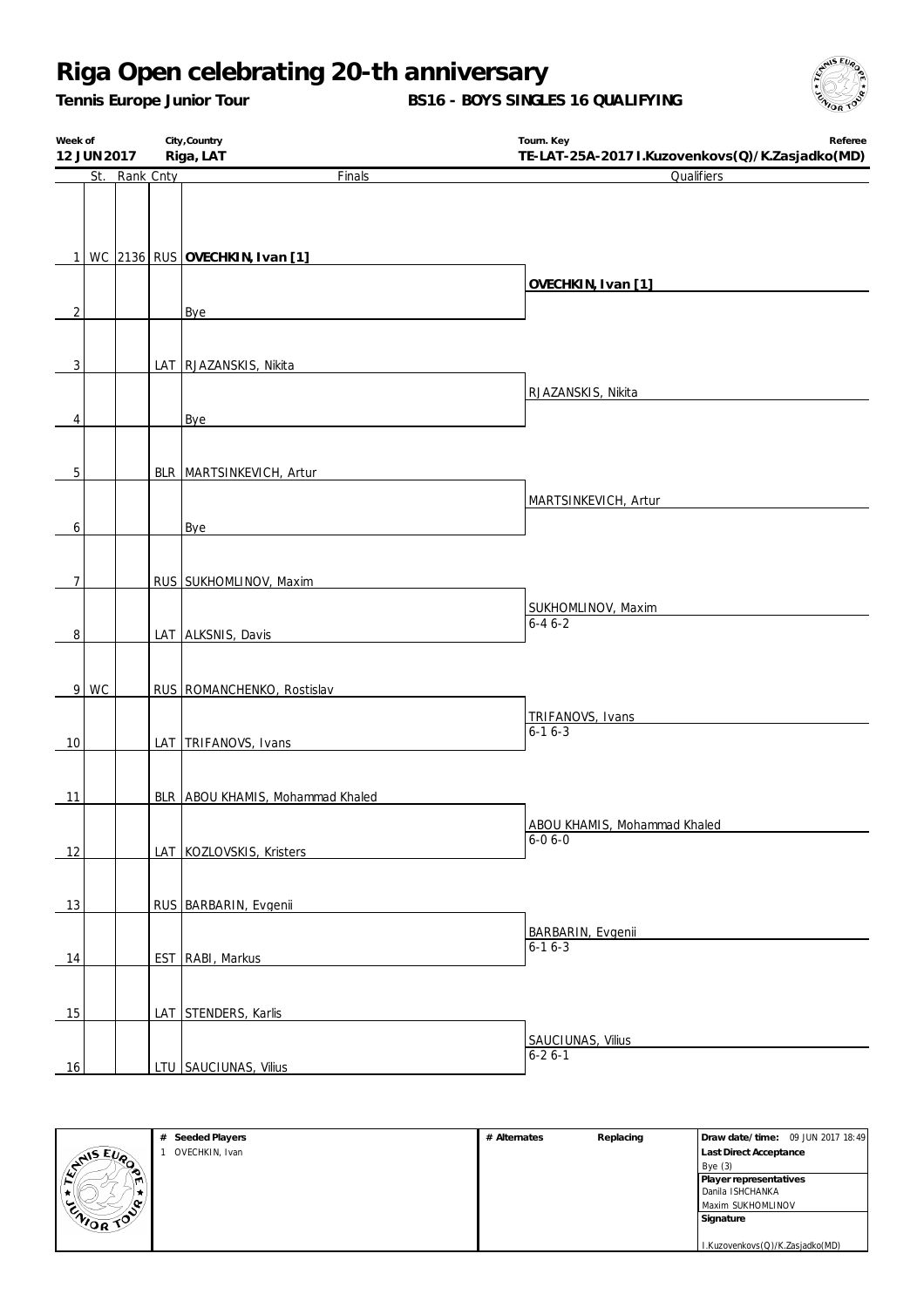*Tennis Europe Junior Tour*

**GS16 - GIRLS SINGLES 16 MAINDRAW**



| City, Country<br>Week of<br>Riga, LAT<br>12 JUN 2017 |                                       |               |            | Tourn. Key<br>Referee<br>TE-LAT-25A-2017 I.Kuzovenkovs(Q)/K.Zasjadko(MD) |                                         |                                      |                                    |                                  |  |
|------------------------------------------------------|---------------------------------------|---------------|------------|--------------------------------------------------------------------------|-----------------------------------------|--------------------------------------|------------------------------------|----------------------------------|--|
|                                                      |                                       | St. Rank Cnty |            | Round 1                                                                  | Round 2                                 | Quarterfinals                        | Semifinals                         | Final                            |  |
| $\mathbf{1}$                                         |                                       | 105           |            | LAT   TOMASE, Elza [1]                                                   | TOMASE, Elza [1]                        |                                      |                                    |                                  |  |
| $\overline{2}$                                       |                                       | 1427          | LAT        | SAGEJEVA, Jekaterina                                                     | $6 - 26 - 0$                            |                                      |                                    |                                  |  |
| $\overline{3}$                                       | WC                                    |               |            | LAT ZALCMANE, Veronika                                                   |                                         | TOMASE, Elza [1]<br>$6 - 26 - 2$     |                                    |                                  |  |
| 4 <sup>1</sup>                                       | <b>WC</b>                             | 714           | <b>EST</b> | REINARU, Gerda                                                           | REINARU, Gerda<br>$6 - 46 - 3$          |                                      |                                    |                                  |  |
| $\overline{5}$                                       | Q                                     |               | LAT        | MASLOVA, Darja                                                           |                                         |                                      | TOMASE, Elza [1]<br>$6 - 06 - 0$   |                                  |  |
| 6                                                    |                                       |               |            | 1774   RUS   TIMOFEEVA, Arina                                            | TIMOFEEVA, Arina<br>$2-67-6(4)6-4$      |                                      |                                    |                                  |  |
| $\overline{7}$                                       |                                       |               |            | 1119 LAT AKMANE, Annelija                                                |                                         | NORKUTE, Otilija [8]<br>$6 - 07 - 5$ |                                    |                                  |  |
| 8                                                    |                                       | 355           |            | LTU   NORKUTE, Otilija [8]   7-5 4-6 6-3                                 | NORKUTE, Otilija [8]                    |                                      |                                    |                                  |  |
| 9                                                    | Q                                     | 138           |            | LAT SLISANE, Laura [4]                                                   |                                         |                                      |                                    | TOMASE, Elza [1]<br>$6 - 16 - 3$ |  |
| 10                                                   | Q                                     |               |            | 1427 RUS LASITCA, Anastalia                                              | SLISANE, Laura [4]<br>$6 - 26 - 2$      |                                      |                                    |                                  |  |
| 11                                                   | Q                                     |               |            | FRA CONDE VENDRELL, Ana                                                  |                                         | SLISANE, Laura [4]<br>$7-56-3$       |                                    |                                  |  |
| 12                                                   | WC                                    | 1427          |            | LAT BALMISEVA, Nika Nikola 6-2 6-4                                       | CONDE VENDRELL, Ana                     |                                      |                                    |                                  |  |
| 13                                                   | Q                                     |               |            | LAT   FEDOROVA, A                                                        |                                         |                                      | SLISANE, Laura [4]<br>$7-6(4)$ 6-2 |                                  |  |
| 14                                                   |                                       |               |            | 1210 BLR TIKHONKO, Ekaterina                                             | TIKHONKO, Ekaterina<br>$6 - 16 - 2$     |                                      |                                    |                                  |  |
| 15                                                   |                                       | 577           | LAT        | VEVERE, Tereze                                                           |                                         | KOSKEL, A [6]<br>$7-6(6)$ 6-3        |                                    |                                  |  |
| 16                                                   |                                       | 343           | <b>EST</b> | KOSKEL, A [6]                                                            | KOSKEL, A [6]<br>$6 - 06 - 0$           |                                      |                                    |                                  |  |
| 17                                                   |                                       | 236           |            | LAT RUTLAUKA, S [5]                                                      |                                         |                                      |                                    | TOMASE, Elza [1]<br>$3-66-26-2$  |  |
| 18                                                   |                                       | 560           |            | LTU NOVIKOVA, Nika                                                       | RUTLAUKA, S [5]<br>$6 - 36 - 4$         |                                      |                                    |                                  |  |
| 19                                                   | Q                                     | 368           | <b>EST</b> | ORAV, Saara                                                              |                                         | ORAV, Saara<br>2-6 6-4 6-0           |                                    |                                  |  |
| 20                                                   | Q                                     |               | LAT        | VILKOVA, Miroslava                                                       | ORAV, Saara<br>$6 - 16 - 0$             |                                      |                                    |                                  |  |
| $\overline{21}$                                      |                                       | 449           | LAT        | POLISCHUK, Stefanija                                                     |                                         |                                      | ORAV, Saara<br>$6 - 16 - 3$        |                                  |  |
| 22                                                   | LL                                    |               |            | RUS KUTELEVA, Victoriia                                                  | POLISCHUK, Stefanija<br>W.O.            |                                      |                                    |                                  |  |
| 23                                                   |                                       | 897           | <b>BLR</b> | SERHEL, Hanna                                                            |                                         | POLISCHUK, Stefanija<br>$7-56-2$     |                                    |                                  |  |
| 24                                                   |                                       | 128           | LAT        | IGNATJEVA, M [3]                                                         | SERHEL, Hanna<br>6-4 4-0 Ret.           |                                      |                                    |                                  |  |
| 25                                                   |                                       | 354           | <b>BLR</b> | LASKEVICH, E [7]                                                         |                                         |                                      |                                    | ORAV, Saara<br>$6-17-6(3)$       |  |
| 26                                                   |                                       | 1427          | LAT        | LISOVSKA, Klaudija                                                       | LASKEVICH, E [7]<br>$6 - 36 - 3$        |                                      |                                    |                                  |  |
| 27                                                   |                                       | 809           | <b>ISR</b> | RASSKAZOVA, Sara                                                         |                                         | LASKEVICH, E [7]<br>$6 - 26 - 3$     |                                    |                                  |  |
| 28                                                   | <b>WC</b>                             | 1848          | LAT        | VINDIGA, Alise                                                           | VINDIGA, Alise<br>$6-1$ 5-7 7-6(6)      |                                      |                                    |                                  |  |
| 29                                                   |                                       | 368           |            | LTU ZYKUTE, Fausta                                                       |                                         |                                      | LASKEVICH, E [7]<br>$6 - 26 - 1$   |                                  |  |
| 30                                                   | Q                                     |               | LAT        | GAVRONSKA, Agrita                                                        | ZYKUTE, Fausta<br>$6 - 26 - 0$          |                                      |                                    |                                  |  |
| 31                                                   |                                       | 809           | <b>EST</b> | RAMENSKAJA, Polina                                                       |                                         | JAKOVLEVA, A [2]<br>$6 - 16 - 3$     |                                    |                                  |  |
| 32                                                   |                                       | 108           |            | LAT JAKOVLEVA, A [2]                                                     | <u>JAKOVLEVA, A [2]</u><br>$6 - 16 - 3$ |                                      |                                    |                                  |  |
|                                                      | www.tenniseurope.org<br># Cooded Dlou |               |            |                                                                          |                                         |                                      |                                    |                                  |  |

|                     | Seeded Players<br>#       | # Lucky Losers      | Replacing         | Draw date/time: 11 JUN 2017 18:04 |
|---------------------|---------------------------|---------------------|-------------------|-----------------------------------|
|                     | TOMASE, Elza              | KUTELEVA, Victoriia | DMITRUK, Kristina | <b>Last Direct Acceptance</b>     |
| <b>ANSEUR</b><br>∙ಾ | JAKOVLEVA, Anna           |                     |                   | TIMOFEEVA, Arina (RUS)1936        |
| ۱M                  | IGNATJEVA, Margarita<br>3 |                     |                   | Player representatives            |
|                     | SLISANE, Laura            |                     |                   | Klaudija BUBELYTE                 |
|                     | RUTLAUKA, Sabine<br>5.    |                     |                   | Amelija MATJUNINA                 |
| ENIOR TOP           | 6 KOSKEL, Anet Angelika   |                     |                   | Signature                         |
|                     | LASKEVICH, Evialina       |                     |                   |                                   |
|                     | NORKUTE, Otilija<br>8     |                     |                   | I.Kuzovenkovs(Q)/K.Zasjadko(MD)   |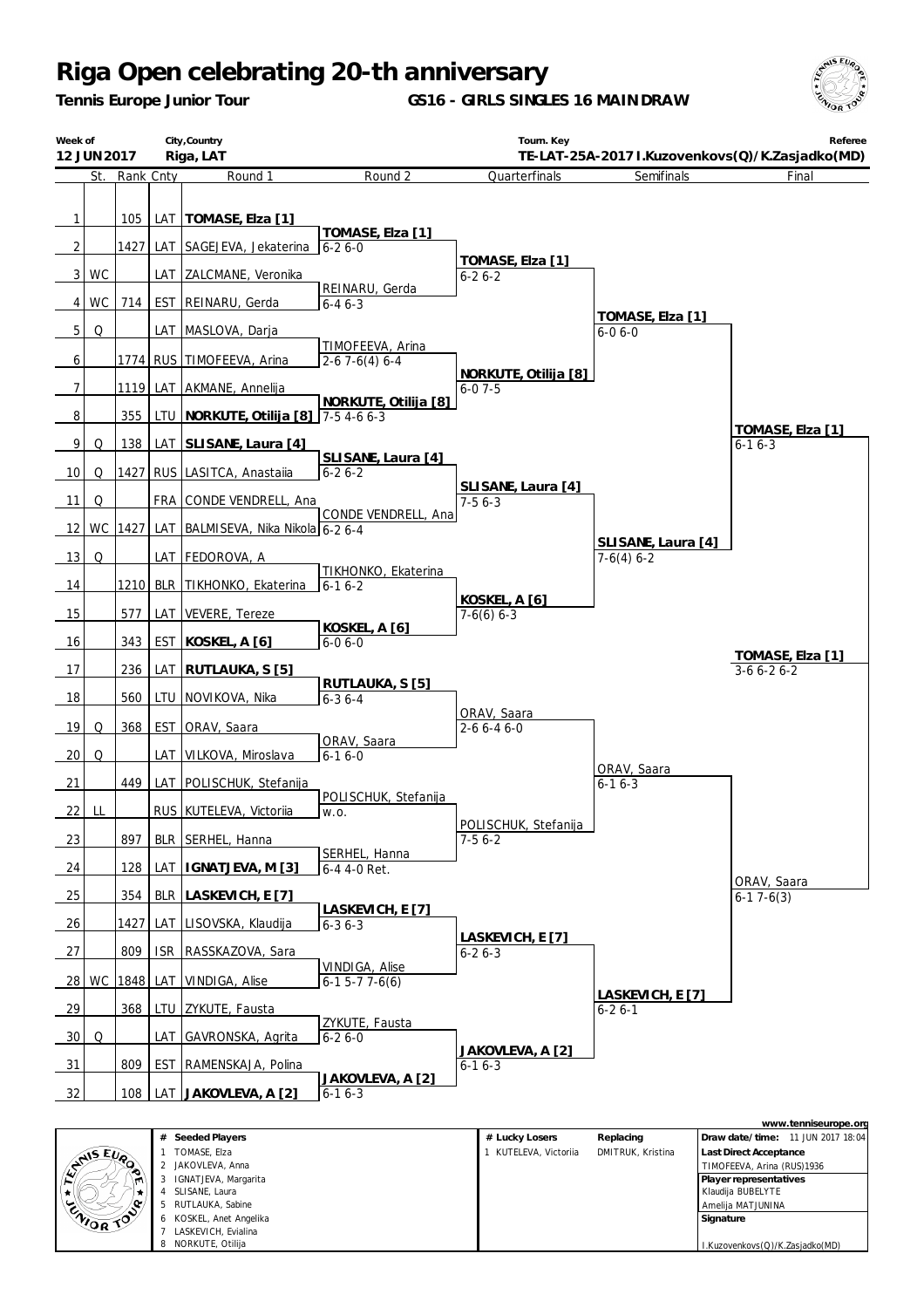*Tennis Europe Junior Tour*

**GS16 - GIRLS SINGLES 16 QUALIFYING**



| Week of              |               | City, Country                   | Tourn. Key<br>Referee                           |
|----------------------|---------------|---------------------------------|-------------------------------------------------|
| 12 JUN 2017          |               | Riga, LAT                       | TE-LAT-25A-2017 I.Kuzovenkovs(Q)/K.Zasjadko(MD) |
|                      | St. Rank Cnty | Finals                          | Qualifiers                                      |
|                      |               |                                 |                                                 |
|                      |               |                                 |                                                 |
| $\vert$ 1            |               | 138   LAT SLISANE, Laura [1]    |                                                 |
|                      |               |                                 |                                                 |
|                      |               |                                 | SLISANE, Laura [1]                              |
| $\overline{2}$       |               | Bye                             |                                                 |
|                      |               |                                 |                                                 |
|                      |               | 368 EST ORAV, Saara [2]         |                                                 |
| $\overline{3}$       |               |                                 |                                                 |
|                      |               |                                 | ORAV, Saara [2]                                 |
| 4                    |               | Bye                             |                                                 |
|                      |               |                                 |                                                 |
| 5                    |               | 1427 RUS LASITCA, Anastalia [3] |                                                 |
|                      |               |                                 |                                                 |
|                      |               |                                 | LASITCA, Anastalia [3]                          |
| $\boldsymbol{6}$     |               | Bye                             |                                                 |
|                      |               |                                 |                                                 |
| 7 <sup>1</sup><br>WC |               | LAT VILKOVA, Miroslava          |                                                 |
|                      |               |                                 |                                                 |
|                      |               |                                 | VILKOVA, Miroslava                              |
| 8                    |               | Bye                             |                                                 |
|                      |               |                                 |                                                 |
| 9                    |               | LAT FEDOROVA, Anna Marija       |                                                 |
|                      |               |                                 |                                                 |
|                      |               |                                 | FEDOROVA, Anna Marija                           |
| 10                   |               | Bye                             |                                                 |
|                      |               |                                 |                                                 |
| 11                   |               | FRA CONDE VENDRELL, Ana         |                                                 |
|                      |               |                                 |                                                 |
|                      |               |                                 | CONDE VENDRELL, Ana                             |
| 12                   |               | Bye                             |                                                 |
|                      |               |                                 |                                                 |
| 13                   |               | LAT GAVRONSKA, Agrita           |                                                 |
|                      |               |                                 |                                                 |
|                      |               |                                 | GAVRONSKA, Agrita                               |
| 14                   |               | Bye                             |                                                 |
|                      |               |                                 |                                                 |
|                      |               |                                 |                                                 |
| 15                   |               | LAT MASLOVA, Darja              |                                                 |
|                      |               |                                 | MASLOVA, Darja<br>$6-16-1$                      |
| 16                   |               | RUS KUTELEVA, Victoriia         |                                                 |

|                | # Seeded Players   | # Alternates | Replacing | Draw date/time: 09 JUN 2017 18:49 |
|----------------|--------------------|--------------|-----------|-----------------------------------|
| <b>ANS EUP</b> | SLISANE, Laura     |              |           | Last Direct Acceptance            |
| $\sim$         | ORAV, Saara        |              |           | Bye (7)                           |
| m              | LASITCA, Anastalla |              |           | Player representatives            |
|                |                    |              |           | Danila ISHCHANKA                  |
| œ.             |                    |              |           | Maxim SUKHOMLINOV                 |
| ENIOR TO       |                    |              |           | Signature                         |
|                |                    |              |           |                                   |
|                |                    |              |           | I.Kuzovenkovs(Q)/K.Zasjadko(MD)   |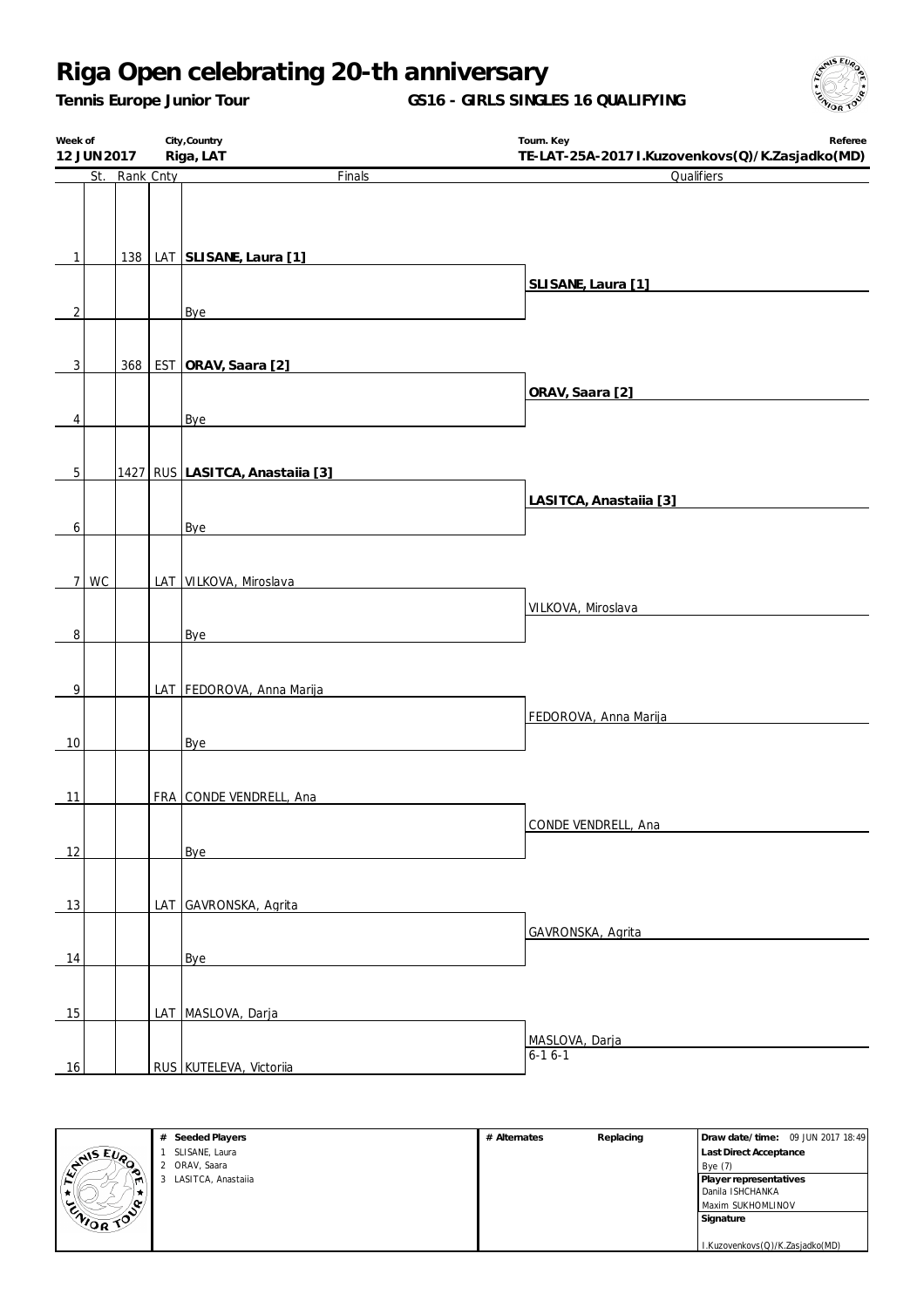*Tennis Europe Junior Tour*

**BD16 - BOYS DOUBLES 16 MAINDRAW**



|                | Week of<br>City, Country<br>12 JUN 2017 |            |                 |                                                              |                                              | Tourn. Key<br>Referee<br>TE-LAT-25A-2017 I.Kuzovenkovs(Q)/K.Zasjadko(MD) |                                                                  |  |
|----------------|-----------------------------------------|------------|-----------------|--------------------------------------------------------------|----------------------------------------------|--------------------------------------------------------------------------|------------------------------------------------------------------|--|
|                |                                         |            |                 | Riga, LAT                                                    |                                              |                                                                          |                                                                  |  |
|                | St.                                     | Rank Cnty  |                 | Round 1                                                      | Quarterfinals                                | Semifinals                                                               | Final                                                            |  |
| 1              |                                         | 121<br>64  |                 | BLR   KALININ, Aleksandr [1]<br>RUS SHARIPOV, Marat          | KALININ, Aleksandr [1]                       |                                                                          |                                                                  |  |
|                |                                         |            |                 |                                                              | SHARIPOV, Marat                              |                                                                          |                                                                  |  |
| $\overline{2}$ |                                         |            |                 | Bye                                                          |                                              |                                                                          |                                                                  |  |
| $\mathbf{3}$   |                                         |            |                 | 1006 GER DAFFNER, Thaddaeus<br>BLR MARTSINKEVICH, Artur      | ISHCHANKA, Danila                            | ISHCHANKA, Danila<br>MALAKHOVICH, Mikhail<br>$6 - 47 - 5$                |                                                                  |  |
|                |                                         |            | 1297 BLR        | ISHCHANKA, Danila                                            | MALAKHOVICH, Mikhail                         |                                                                          |                                                                  |  |
| 4              |                                         | 395        |                 | BLR MALAKHOVICH, Mikhail                                     | $6 - 46 - 1$                                 |                                                                          |                                                                  |  |
| 5              |                                         | 361<br>483 | LAT             | AKSENOKS, Rudolfs [3]<br>LAT VOROBJOVS, Valerijs             |                                              |                                                                          | AKSENOKS, Rudolfs [3]<br>VOROBJOVS, Valerijs<br>$6-3$ 4-6 [10-7] |  |
|                |                                         |            |                 |                                                              | AKSENOKS, Rudolfs [3]<br>VOROBJOVS, Valerijs |                                                                          |                                                                  |  |
|                |                                         |            |                 |                                                              |                                              |                                                                          |                                                                  |  |
| 6              |                                         |            |                 | Bye                                                          |                                              | AKSENOKS, Rudolfs [3]                                                    |                                                                  |  |
| $\overline{7}$ |                                         |            |                 | RUS SUKHOMLINOV, Maxim<br>1297 BLR ZABABURIN, Damir          |                                              | VOROBJOVS, Valerijs<br>$6 - 26 - 2$                                      |                                                                  |  |
|                |                                         |            |                 |                                                              | SUKHOMLINOV, Maxim<br>ZABABURIN, Damir       |                                                                          |                                                                  |  |
| 8              |                                         |            |                 | <b>Bye</b>                                                   |                                              |                                                                          |                                                                  |  |
|                |                                         |            |                 |                                                              |                                              |                                                                          | AKSENOKS, Rudolfs [3]<br>VOROBJOVS, Valerijs<br>4-6 6-2 [10-7]   |  |
| 9              |                                         |            |                 | Bye                                                          | GALKINS, Nikolajs                            |                                                                          |                                                                  |  |
|                |                                         |            |                 |                                                              | TIONS, Markuss                               |                                                                          |                                                                  |  |
| 10             |                                         |            | 1672 LAT<br>LAT | GALKINS, Nikolajs<br>TIONS, Markuss                          |                                              |                                                                          |                                                                  |  |
|                |                                         |            |                 |                                                              |                                              | MOROZ, Danila [4]<br>SASNOUSKI, Aliaksandr<br>$3-66-1$ [10-5]            |                                                                  |  |
| 11             |                                         |            |                 | Bye                                                          | MOROZ, Danila [4]                            |                                                                          |                                                                  |  |
| 12             |                                         | 822<br>95  |                 | BLR   MOROZ, Danila [4]<br>BLR SASNOUSKI, Aliaksandr         | SASNOUSKI, Aliaksandr                        |                                                                          |                                                                  |  |
|                |                                         |            |                 |                                                              |                                              |                                                                          | ARZHANKIN, Anton [2]<br>KORELOV, Robert<br>$7-6(1)$ 7-5          |  |
| 13             |                                         |            |                 | Bye                                                          | LUKJANSKIJ, Valentin                         |                                                                          |                                                                  |  |
| 14             |                                         |            |                 | WC 1037 LAT LUKJANSKIJ, Valentin<br>1297 LAT ZUKOVS, Daniils | ZUKOVS, Daniils                              |                                                                          |                                                                  |  |
|                |                                         |            |                 |                                                              |                                              | ARZHANKIN, Anton [2]<br>KORELOV, Robert<br>$6 - 26 - 3$                  |                                                                  |  |
| 15             |                                         |            |                 | Bye                                                          | ARZHANKIN, Anton [2]                         |                                                                          |                                                                  |  |
| 16             |                                         |            |                 | 236   RUS   ARZHANKIN, Anton [2]<br>148 RUS KORELOV, Robert  | KORELOV, Robert                              |                                                                          |                                                                  |  |